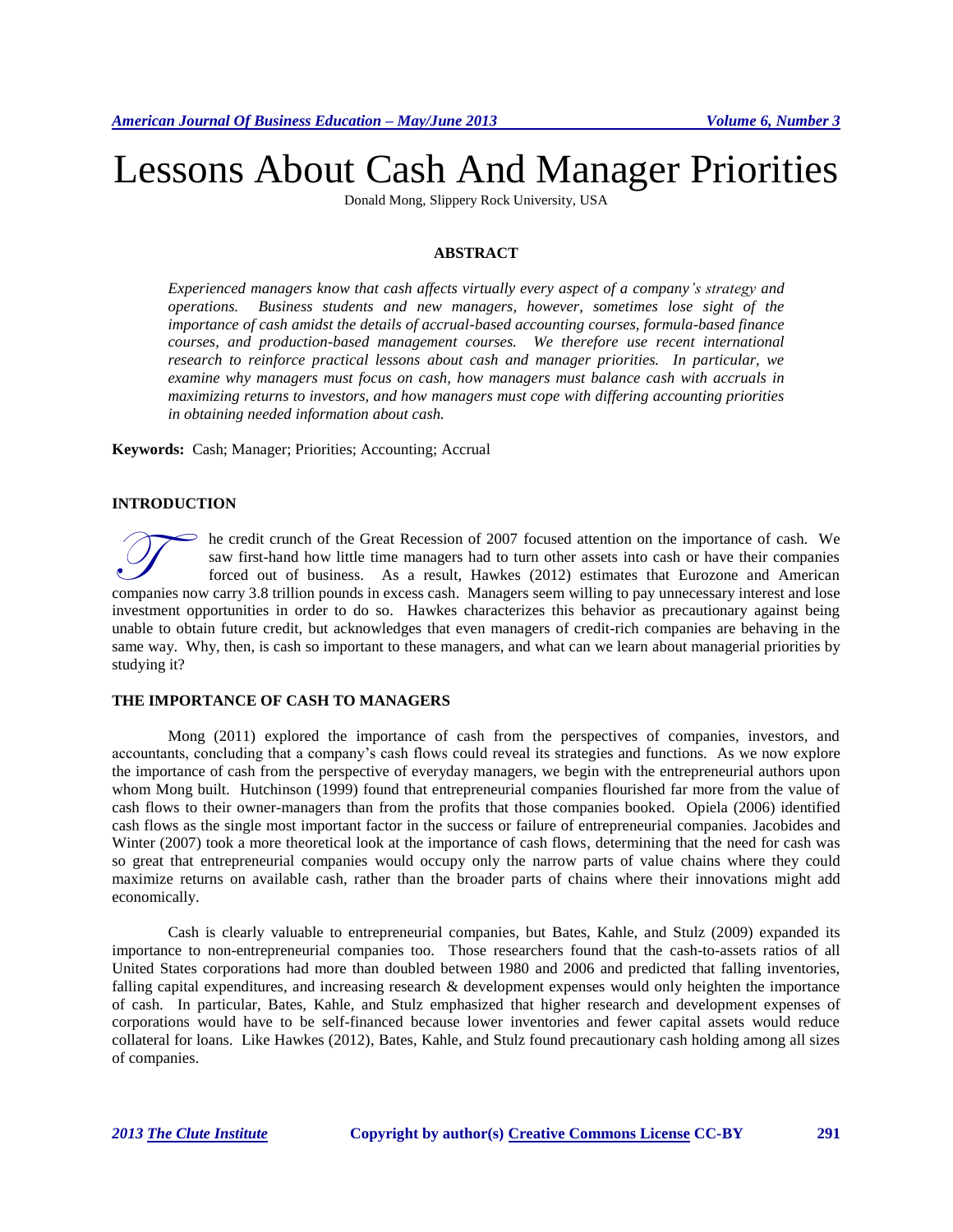Cash is thus important to both entrepreneurial companies and established corporations at the strategic level, but what about at the operating level? Three recent teams of researchers explored three very diverse ways in which cash affected operations managers. Pi-Fang and Miao-Hsueh (2006) showed how traditional cost accounting systems led operating managers to focus mostly on reducing costs within each department, rather than on maximizing cash or profits. As a result, the most efficient managers often produced far more goods in their departments than could be absorbed in downstream departments of the company. The resulting bottlenecks of unnecessary work-in-progress tied up valuable cash and lowered overall profits. Pi-Fang and Miao-Hsueh urged managers to broadly redefine productivity as anything that brought the overall company closer to its goal of making profits, rather than as only those things that increased production efficiency or quality within a given department.

Dasgupta, Noe, and Wang (2011) asked what companies would do when they were able to generate additional cash inflows, and the answer was not encouraging for the resources available to operating departments. Studying Compustat manufacturing companies between 1971 and 2006, Dasgupta, Noe, and Wang found that the overwhelming tendency was to use the additional cash to decrease outstanding debt and increase cash holdings, rather than to engage in new investment in operations.

That finding was particularly distressing in light of the work of Foo Li and Zailani (2012). Those authors studied 202 Malaysian manufacturing companies and found that financial flows affected supply-chain performance far more significantly than material flows and information flows did. Since operating managers had traditionally focused on the logistics of the material and information flows, Foo Li and Zailani urged them to broaden their focus into financial flows. Foo Li and Zailani's definition of financial flows included credit terms, payment schedules, consignment, and titles, a rather broad definition of cash. Nevertheless, the authors stressed that cash flow efficiency could be increased to complement supply chain strategy, particularly in an increasingly world based economy.

Our first lesson, then, is simply that managers must focus on cash regardless of whether those managers work for entrepreneurial companies or established corporations and regardless of whether those managers work at strategic or operating levels.

# **WHY CASH FLOWS ARE MORE VALUABLE THAN ACCRUALS**

Cash is valuable, but flows of that cash are not always easy to identify. The problem lies with accounting systems. Smaller entrepreneurial companies that use cash-based accounting systems have relatively little difficulty following their cash. Cash-based accounting systems, of course, recognize such things as income and expenses only when the cash for those items is actually received or paid out. However, larger corporations use accrual-based accounting systems, in part because American tax regulations force them to do so. With accrual-based accounting systems, items like income and expenses are recognized earlier, such as when a sale is made. However, cash from those accruals might not flow until much later, such as when customer payment for the sale is received. Accruals, then, are essentially managerial estimates of how much cash will come in, go out, or be moved within a company at some point in the future.

Houge and Loughran (2000) noted that a company's earnings were the sum of its current cash flows and accruals. The researchers sought to determine whether the cash component of those earning, the accrual component, or the overall earnings themselves produced the greatest returns to investors. Just as Sloan (1996) had predicted, empirical research confirmed that the greatest returns came from the cash flows. Houge and Loughran (2000) believed this phenomenon to be quite logical since established economic theory calculated the value of any asset at the sum of its streams of cash flows, discounted for the length of time before each of those cash flows occurred. Thus, current cash flows were far more valuable to investors than future cash flows that might result from accruals.

Shivakumar's (2006) econometric work led him to similar conclusions. Shivakumar conducted rigorous econometric testing of all domestic NYSE/AMEX and NASDAQ stocks between 1979 and 1999 to see what effect unexpected cash flows and unexpected accruals had had on stock prices. Again, the cash flows affected the prices in much greater ways than accruals did. For Shivakumar, the econometrics confirmed what a number of other researchers (Ali, 1994; Pfeiffer et al., 1998; Barth et al., 1999) had been finding - a company's cash flows were indeed driving its attractiveness to investors.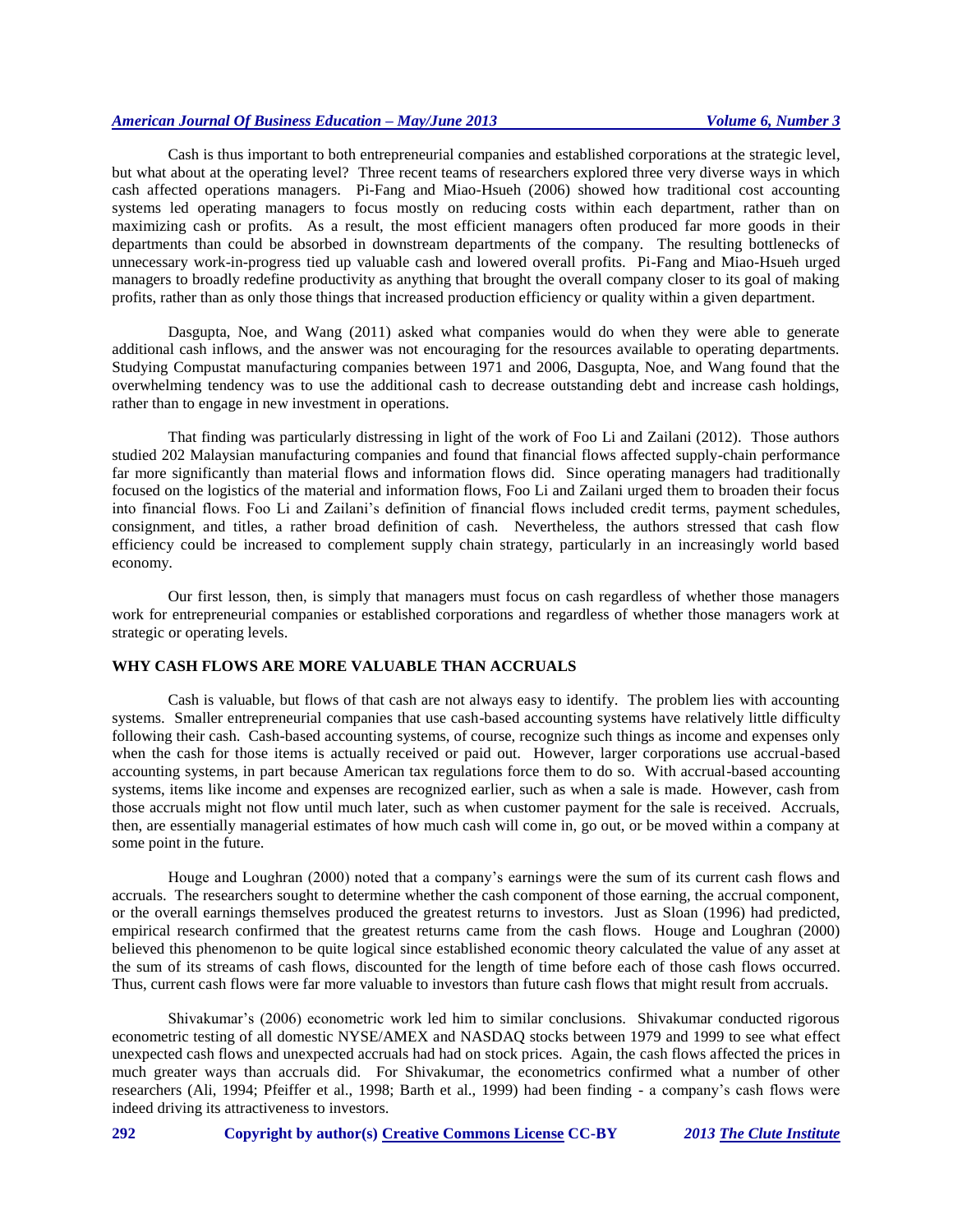Tuch and O'Sullivan (2007) looked at that attractiveness when the investor was another company, rather than an individual. Tuch and O'Sullivan asked if there was a difference in expectations for the future performance of acquisitions that had been purchased with cash versus those that had been purchased with stock. In essence, the researchers were asking if the investors (the acquiring companies) demanded greater returns when the investors had had to part with actual cash for the acquisition. The answer was a resounding yes. That answer makes sense to this author, for issuing stock can be thought of as another type of accrual. The issuing company will only need to part with actual cash on that accrual when it later pays dividends on the stock.

Our second lesson is thus that managers should focus more on producing cash flows than on booking accruals. Accruals are certainly valuable in representing future cash flows from long-term projects, but not nearly as valuable as current cash flows are.

#### **WHY CASH IS MOST VALUABLE WHEN FLOWING TO THE INVESTOR**

In 2008, Dechow, Richardson, and Sloan determined that prior research had firmly established the superior persistence (sustainability) of cash over accruals. Persistence was an accounting term that meant that companies with earnings composed of more cash and fewer accruals could replicate those earnings over longer periods of time than companies with earnings composed of the reverse. Dechow, Richardson, and Sloan explored whether the ways in which companies utilized their cash further affected the quality of their earnings. After examining 150,000 firmyears between 1950 and 2003, the researchers found that the highest quality earnings came when companies paid that cash out to investors, rather than reinvesting it in the company.

Even with some American tax consequences, dividends were the most immediate payment of that cash. The problem was that Fama and French (2005) showed a steep decline in dividend-paying companies between 1978 and 1998. However, Chahyadi and Salas (2010) then undertook a deeper quantitative analysis of Compustat data to find why. Chahyadi and Salas determined that 76% of the decline in dividend payments could be attributed to changes in company profiles. Prior researchers had determined that younger companies with less profit, more growth opportunities, and more debt were less likely to pay dividends, and those characteristics described the 1998 companies. However, many of the 1998 companies were now substituting share repurchases for dividend payments as the preferred way of flowing cash back to investors. When those share-repurchase companies were added to the dividend-paying companies, Chahyadi and Salas found that overall 1998 companies were actually more likely than their 1978 counterparts to return cash to investors.

Tong and Bin (2011) asked whether companies that paid dividends had higher qualities of earnings per se than companies that did not pay dividends. An analysis of 10,661 company years between 1993 and 2004 showed that dividend-paying companies did indeed have more valuable earnings overall than non-dividend-paying companies. In particular, those dividend payers had lower discretionary accruals and stronger relationships between booked accruals and resulting cash flows than the non-dividend-payers. Moreover, the higher the dividends that were paid, the better that the preceding results were.

Tong and Bin (2011) commented that high, regular dividend payments resulted in fewer owner/manager agency conflicts by restricting the discretionary cash left for managers and by ensuring that the company had true cash flows to sustain future dividends. It is interesting to compare that result with the reduction in owner/manager agency conflicts attributed much earlier by Hutchinson (1999) to entrepreneurial companies. Tong and Bin also noted that their research had been unable to determine whether dividend payments alone or share repurchases by the same companies were the primary drivers of the positive results obtained. Insomuch as both dividends and share repurchases flow cash to investors, the point for this article is the same: Investors value cash!

Our third lesson, then, is that managers should focus most on returning cash to investors. Since managers must obviously re-invest significant cash in the company in order to not jeopardize future operations, this third lesson only heightens the importance of the previous lesson, which was to maximize overall cash flows.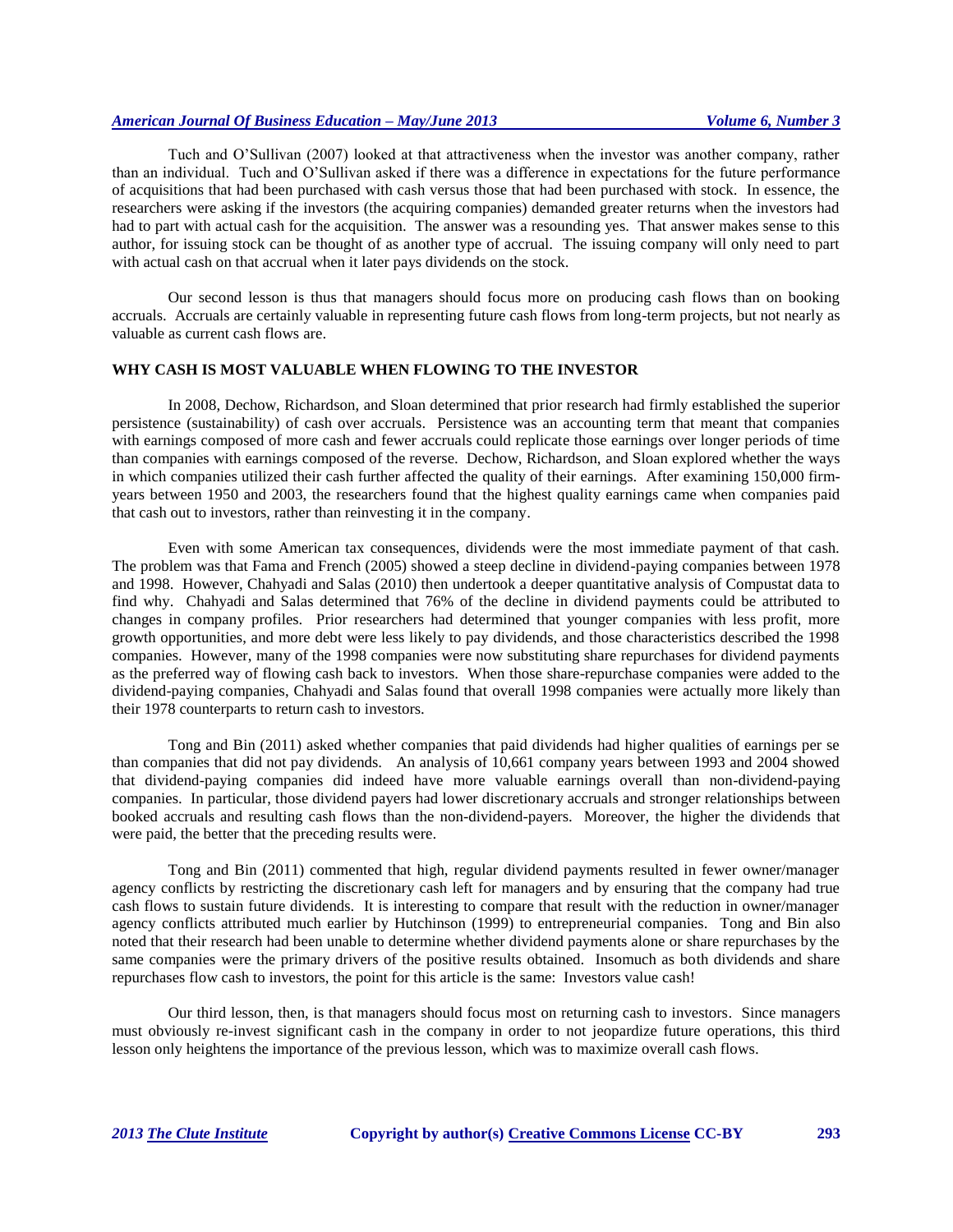# **WHY CASH IS HARDER TO MANIPULATE THAN ACCRUALS ARE**

Managers, of course, are not above manipulating financial statements to make investor returns appear more or less likely in a given period. Some manipulation is well intentioned. Lee (2006) introduced the big-bath hypothesis by claiming that, when companies had to substantially reduce dividends, managers used discretionary accruals to make financial statements appear to be as bad as possible. The tactic could be used both to explain to investors why were not receiving dividends in the current period and to set the stage for rapid earnings recovery in future periods. With poor-quality accruals written off in the big bath, remaining accruals were much more likely to translate into higher cash flows in those subsequent periods, ultimately benefitting investors.

Al-Moghaiwli (2010), however, studied a more blatant form of earnings manipulation in Saudi Arabia. Government policies there were decreasing subsidies to private companies and mandating replacement of lower-paid foreign workers with higher-paid Saudi citizens, but delaying those changes for companies with lower earnings. Not surprisingly, Al-Moghaiwli found considerable earnings manipulation through discretionary accruals to show those lower earnings. He noted that, four years before his own study, Alsehali (2006) had found managers using those same discretionary accruals in reverse when they wanted to attain higher earnings benchmarks.

Krishnan, Yuan, and Wanli (2011) found that such manipulation of earnings could be substantially lessened by appointing a lawyer to the company's audit committee. In fact, Krishnan, Yuan, and Wanli found that having a lawyer on that committee produced far better results than having an accountant on the committee. The researchers were unable to determine exactly why the phenomenon occurred. We thus do not know whether the lawyers were directly chilling managers' use of discretionary accruals through their other duties as company directors or just helping the audit committee to select better auditors, who would themselves chill the manipulative use of discretionary accruals.

While harder to manipulate than accruals, cash still can be manipulated. Wuchun, Ling Lei, and Mikhail (2011) found that one incentive for cash manipulation actually resulted from auditors previously restricting the use of discretionary accruals. Without those discretionary accruals as tools to boost current overall earnings, managers turned to cash manipulation techniques like delaying discretionary payments until future years. Wuchun, Ling Lei, and Mikhail speculated, but did not attempt to prove that cash flow manipulation could potentially be more detrimental to investors than accruals manipulation, since current cash flows had more effect than accruals on future cash flows and firm value. Additionally, the authors noted that auditors could not disallow management decisions about cash as easily as they could disallow decisions about discretionary accruals. Nevertheless, Wuchun, Ling Lei, and Mikhail advised companies to rotate auditors regularly to keep sharper eyes on cash flow manipulation.

Lian Fen (2012) too documented cash flow manipulation, this time by shifting the classifications and timing of certain cash flows from operations (CFO's). Lian Fen found the highest incentives for managers to manipulate cash came when companies were in financial distress, in danger of credit-rating downgrades, unlikely to meet analyst forecasts, or needing to upgrade quality of earnings. Nevertheless, Lian Fen concluded that it was much harder for managers to manipulate CFO's, which required actual current cash, than it was to manipulate accruals, which required only managerial estimates of future cash.

Our fourth lesson, then, is that encouraging managers to focus on cash flows lessens the chances of manipulation and reduces owner/manager agency conflicts.

## **WHY ACCOUNTANTS STILL PREFER ACCRUALS**

We have seen that cash is both more valuable and harder to manipulate than accruals. It would thus seem that both investors and managers would be best served by financial statements that are cash-focused. Nevertheless, most accountants continue to prefer accrual-focused financial statements. Why is this so?

Schipper and Vincent (2003) explained the position of the Financial Accounting Standards Board (FASB), which formulates United States accounting and auditing standards. Schipper was a member of the FASB and had observed efforts to make its standards more relevant to non-accountants. He and Vincent felt that those efforts had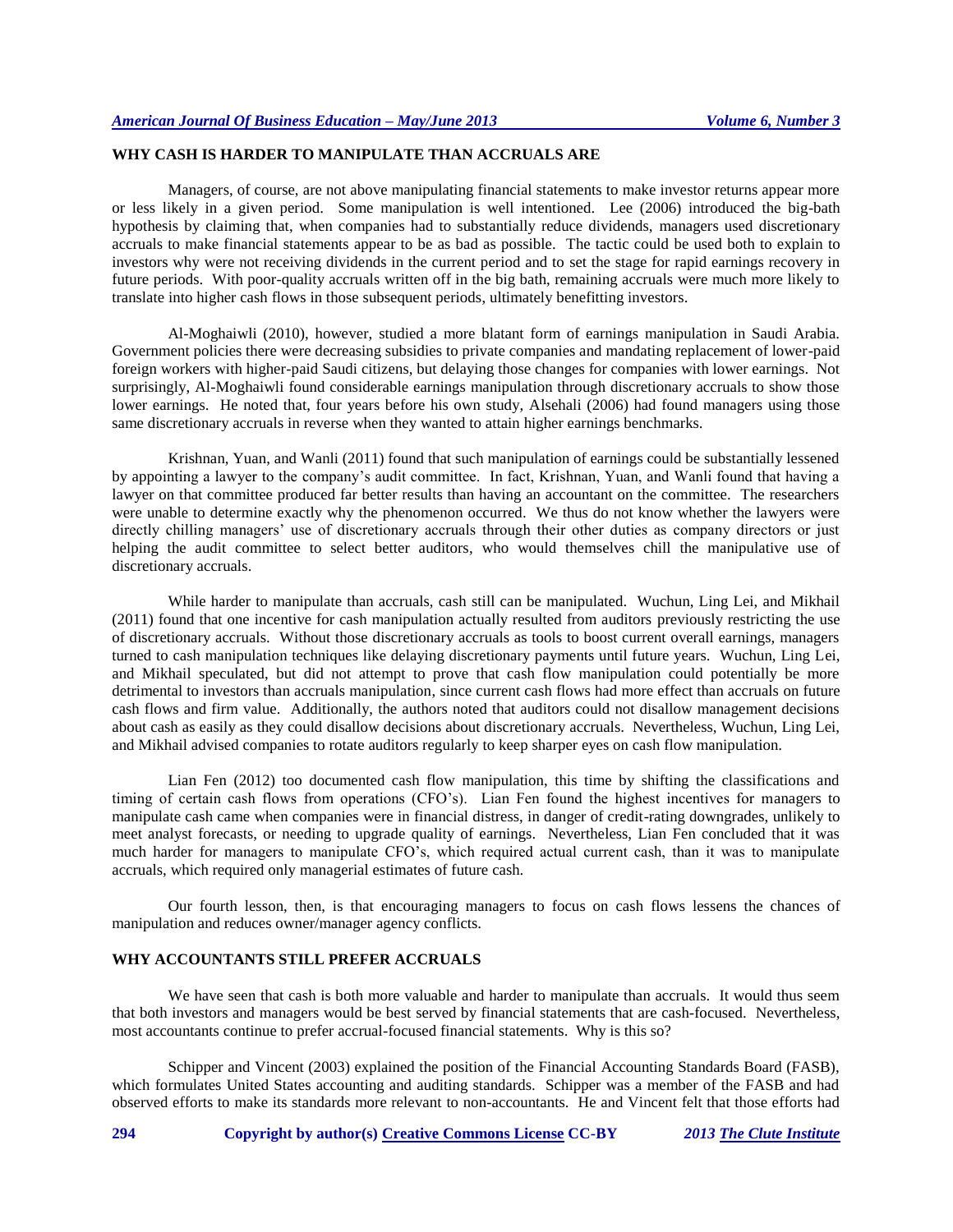given managers too much freedom to manipulate the relative levels of cash and accruals. The authors thus opined that using the cash component alone to measure the quality of earnings was "not necessarily consistent with a representational faithfulness criterion." As a result, Schipper and Vincent believed that the (FASB) was unlikely to accept any new standards that judged the quality of company earnings primarily on the cash component of those earnings.

Instead, Schipper and Vincent (2003) preferred to continue the accountant's historical focus on accrualbased Hicksian income, the total change in the company's wealth from one reporting period to the next. The authors defined Hicksian income as the net change in the economic assets of a company over the reporting period, plus the dividends that the company paid to its shareholders during that reporting period. Schipper and Vincent believed that this focus led to more accurate representation of the persistence (sustainability) of overall earnings, the predictive ability of those earnings, and the variability of the earnings. Nevertheless, the authors acknowledged that cash was indeed more objective than accruals. Schipper and Vincent acknowledged that part of their reluctance to focus more on cash came from difficulties in categorizing it on the traditional statement of cash flows.

Schipper and Vincent (2003) further acknowledged a number of commentators pushing for greater cash focus in financial statements. We shall see some of those commentators in the remaining sections of this article as we explore the interplay between the manager's needs for cash and the accountant's preference for accruals. For now, however, we leave our fifth lesson with Schipper and Vincent's summary of the FASB position: Accounts prefer accruals, and managers must cope with that preference.

#### **HOW ANALYSTS CAN SOMETIMES HELP MANAGERS TO FIND CASH**

One way for managers to cope with accountant preferences is to engage financial analysts to find cash in accrual-focused financial statements. Yu (2008) noted that almost one-half of the ratios applied to analyze financial statements focused on cash, particularly cash flow, cash position, and liquidity. That same year, Dechow, Richardson, & Sloan (2008) affirmed the superior persistence (sustainability) of cash over accruals. Recent researchers have sought to develop a number of analytical models to predict future cash performances of companies from current accrual-based financial statements.

Barth, Cram, and Nelson (2001) used the work of Dechow, Kothari, and Watts (1998) to develop a model for predicting a company's future earnings by disintegrating accruals into sub-categories, including cash flows. Malicrida et al. (2010) then applied that model to 29 Brazilian companies, finding once again that current cash flows were better predictors of future earnings than current accruals were. Interestingly, however, Malicrida et al. concluded that the model's use of both current cash flows and current accruals together produced better predictions than cash flows alone could.

Hafzalla, Lundholm, and Van Winkle (2011) proposed an alternate model based on percent accruals. Drawing from Sloan (1996), Hafzalla, Lundholm, and Van Winkle's model sought to replace the accruals-to-totalassets ratio commonly used by analysts with an accruals-to-income ratio. The researchers believed that their model could better identify companies whose earnings came more from cash and less from accruals.

Dickinson's (2011) model concentrated on the traditional statement of cash flows. This model sought to predict future profits based on stages of company life cycles. Most life-cycle models focused on sales growth, but Dickinson found that focusing on cash flows uncovered hidden profit potentials in mature companies. In other words, the mature firms would produce better-than-expected cash for several years after sales growth had stagnated. Dickinson asserted that her model could be obtained through "parsimonious" calculations to the currently used statement of cash flows.

Beisland's (2011) model focused instead on income statements and was developed through a study of Norwegian companies. Beisland believed those companies to be good proxies for the larger pool of worldwide companies because Norway had strong investor protection laws and accounting standards nearly identical to United States standards. He characterized prior literature as having determined that financial statements were of limited values to investors seeking to predict future cash flows and future company values, but believed that much deeper regression analysis of income statements could produce useful results.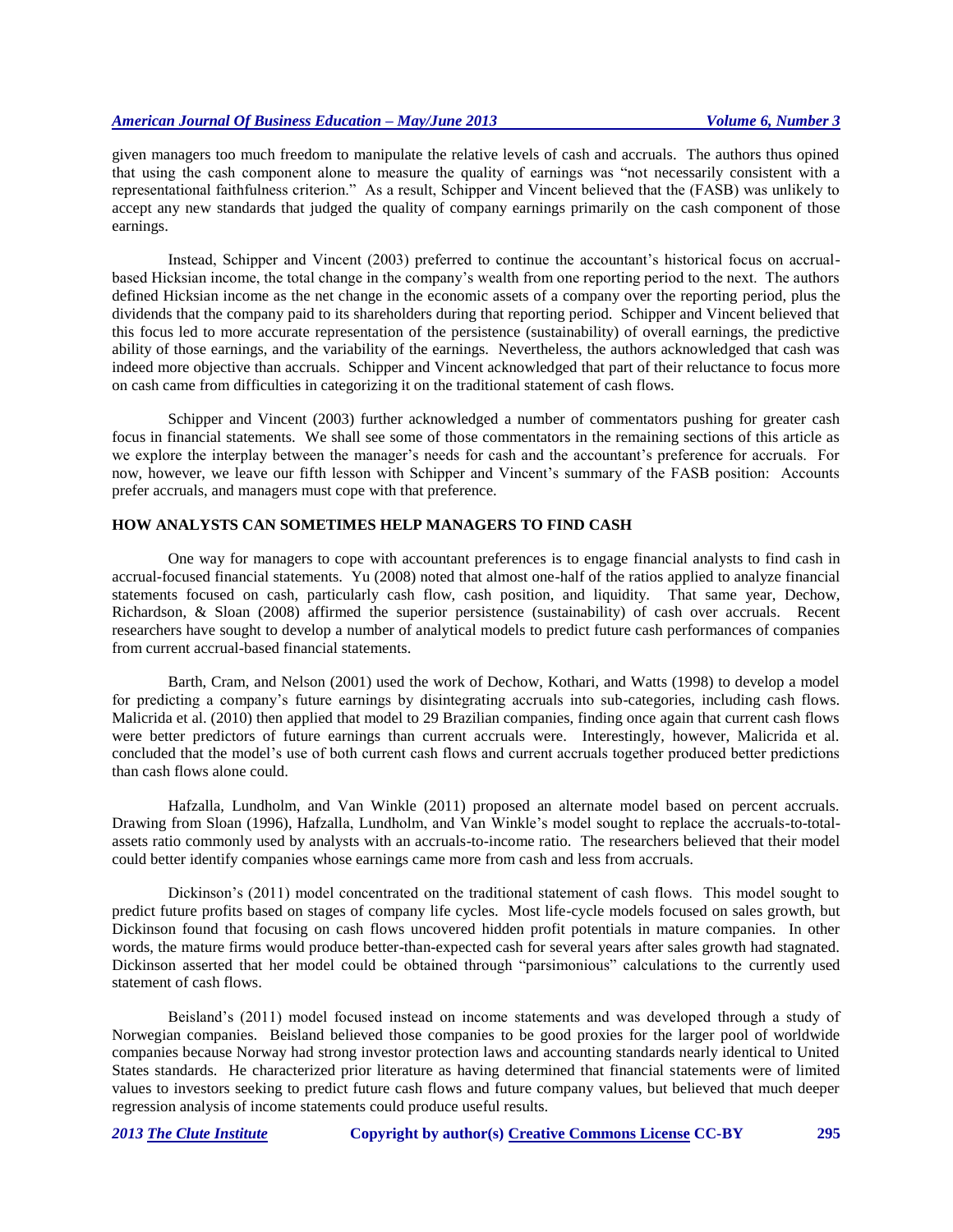Biesland (2011) might be right about the deep regression, but financial statements should be useful on their face and not merely be raw material for deep regression. Jones and Smith (2011) urged that more disaggregated earnings information be required on financial statements. Jones and Smith found that different types of income had different predictive values for future cash flows, but that most readers of financial statements would not recognize the differences substantial guidance through disaggregation. Boulton, Smart, and Zutter (2011) then found that hard-to-understand financial statements were more than just an inconvenience. An analysis of 10783 IPO's from 37 countries showed that investors were willing to pay significantly more for the stock of companies with understandable financial statements than for the stock of companies with hard-to-understand financial statements.

Our sixth lesson is thus that financial analysts can sometimes help managers to find cash in accrual-focused financial statements, but cannot fully address managers' needs.

#### **WHY MANAGERS NEED DIRECT, CASH-FOCUSED FINANCIAL STATEMENTS**

Most managers, especially those at the operating level, still depend on accountants for the financial statements which the managers must use. Financial analysis of those statements is costly, and few managers have time to wait for it. Managers need direct, cash-focused accounting statements. Unfortunately, there has been little progress since Mong's (2011) summary of cash-focused accounting advocacy. We draw from it here to provide students and new managers with at least some practical tools for finding and managing cash.

Advocacy of cash-focused accounting started at the strategic level when Govindarajan and Shank (1986) called cash sufficiency the missing link in strategic planning. Burger and Hamman (1999) then introduced the cashflow sustainable growth rate to tie allowable growth to the maintenance of acceptable cash balances in companies. Advocacy of cash-focused accounting spread when Vent and Cocco (1996) found that even accounting students had trouble understanding the statement of cash flows. Since the statement of cash flows was the primary tool for identifying cash within accrual-based accounting systems, the quest for simpler, more cash-focused financial statements began.

Dechow and Dichev (2002) advanced that quest when they proposed a more direct approach to measuring the relationship between cash and accruals in a company's overall earnings. Even Schipper and Vincent (2003), spokespersons for the Financial Accounting Standards Board's (FASB's) reluctance to tie quality of earnings to cash, believed that Dechow's and Dichev's approach was faithful to their own preferred Hicksian approach. Schipper and Vincent's endorsement was limited, however, by insisting on continued use of the traditional statement of cash flows and by noting the difficulties of directly categorizing different cash flows on that traditional statement.

Hewitt (2009), however, found that both professional analysts and non-professional investors had trouble even separating cash flows from accruals on the traditional statement of cash flows. Hewitt too believed that this difficulty stemmed from the indirect method by which the Financial Accounting Standards Board (FASB) required the statement of cash flows to be prepared and presented. Nevertheless, he was hopeful that work by the Financial Statement Presentation Project and discussions by the FASB would produce major revisions to those standards. Hewitt quoted one FASB chair as saying that the proposed revisions were intended to have the income statement and the statement of cash flows be used in two distinct ways. The former could continue to be accrual-based with the latter becoming more directly cash-based.

While the FASB debates possible changes to traditional statements, Ohlson and Aier (2009) have developed a more direct method of producing accrual-free accounting statements. Ohlson and Aier focus on the income statement and propose modified-cash accounting (MCA) method of producing that statement. The MCA income statement is to be based on defining cash more broadly than the FASB's Generally Accepted Accounting Practices (GAAP) do. The MCA income statement is to rely on common-sense judgments about whether or not each of its own line items is relatively liquid. Ohlson and Aier emphasize that their MCA income statement could not be derived from the currently used GAAP statement of cash flows. While the authors believe that their approach has advantages over FASB proposals in broadening the definition of cash and lessening line-item adjustments, they acknowledge both proposals are similar in being directly derived from cash sales and in having easy-to-use bottom lines.

**296 Copyright by author(s) [Creative Commons License](http://creativecommons.org/licenses/by/3.0/) CC-BY** *2013 [The Clute Institute](http://www.cluteinstitute.com/)*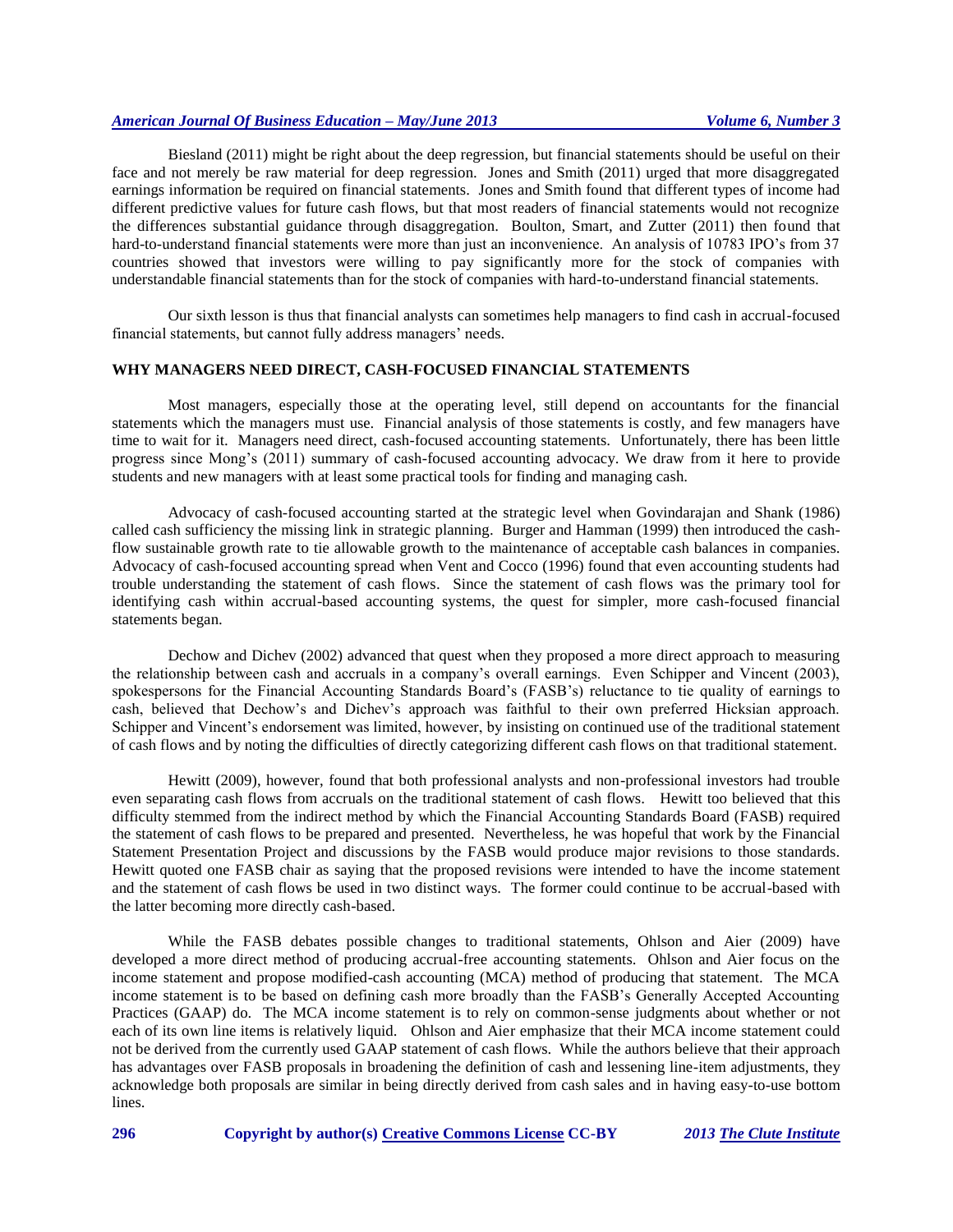Hopefully, such emerging cash-based accounting trends will continue, for they should make following a company's cash flows easier for managers and other non-accountants. In the meantime, the business students and new managers toward whom the lessons in this article are targeted will have little choice but to cope with current GAAP accounting statements and to ask their bosses to urge company accountants to incorporate at least some cashfocused accounting into internal accounting statements.

#### **CONCLUSION**

The lessons of this article are certainly not an exhaustive study of cash. We leave that study to our financial and, to some extent, accounting colleagues. Our purpose here has simply been to reinforce practical lessons for business students and new managers about how cash affects managerial priorities. Once again, our seven lessons are:

- 1. Managers should focus on cash, regardless of whether those managers work for entrepreneurial companies or established corporations, and regardless of whether those managers work at strategic or operating levels.
- 2. Managers should focus more on producing cash flows than on booking accruals.
- 3. Managers should focus on returning cash to investors.
- 4. Managers should focus on cash because it is harder to manipulate and lessens owner/manager agency conflicts.
- 5. Accountants still prefer accruals, and managers must cope with that preference.
- 6. Financial analysts can sometimes help managers to find cash in accrual-based financial statements, but analysts cannot completely address managers' needs.
- 7. Managers need direct, cash-focused financial statements, and managers need to actively advocate for those statements.

## **AUTHOR INFORMATION**

**Donald Mong** is an Assistant Professor of Law at Slippery Rock University of Pennsylvania. His research interests include a variety of legal, entrepreneurial, and pedagogical topics. E-mail: [donald.mong@sru.edu](mailto:donald.mong@sru.edu)

#### **REFERENCES**

- 1. Al-Moghaiwli, M. (2010). The Management of Reported Earnings to Avoid Political Costs: A Study of Saudi Arabian Firms. *International Journal of Management, 27*( 2), 254-266.
- 2. Barth, M., Cram, D., & Nelson, K. (2001). Accruals and the Prediction of Future Cash Flows. *Accounting Review, 76*(1), 27-58.
- 3. Bates, T., Kahle, K., & Stulz, R. (2009). Why Do U.S. Firms Hold So Much More Cash than They Used To? *Journal of Finance, 64*(5), 1985-2021.
- 4. Beisland, L. (2011). The Effects of Earnings Variables on Stock Returns among Public Companies in Norway: A Multiple Regression Analysis. *International Journal of Management, 28*( 3), 773-783.
- 5. Boulton, T., Smart, S., & Zutter, C. (2011). Earnings Quality and International IPO Underpricing. *Accounting Review, 86*(2), 483-505.
- 6. Burger, J. & Hamman, W. (1999). The Relationship between the Accounting Sustainable Growth Rate and the Cash Flow Sustainable Growth Rate. *South African Journal of Business Management, 30*(4), 101.
- 7. Chahyadi, C, & Salas J. (2012). Not Paying Dividends? A Decomposition of the Decline in Dividend Payers. *Journal of Economics & Finance, 36*(2), 443-462.
- 8. Dasgupta, S., Noe, T., & Wang, Z. (2011). Where Did All the Dollars Go? The Effect of Cash Flows on Capital and Asset Structure. *Journal of Financial & Quantitative Analysis, 46*( 5), 1259-1294.
- 9. Dechow, P., Richardson, S., & Sloan, R. (2008). The Persistence and Pricing of the Cash Component of Earnings. *Journal of Accounting Research, 46*(3), 537-566.
- 10. Dickinson, V. (2011). Cash Flow Patterns as a Proxy for Firm Life Cycle. *Accounting Review, 86*(6), 1964- 1994.
- 11. Fama, E. & French, K. (2005). Disappearing Dividends: Changing Firm Characteristics or Lower Propensity to Pay? *Recent Developments in Corporate Finance, 2*, 91-131.

|  | 2013 The Clute Institute |
|--|--------------------------|
|  |                          |